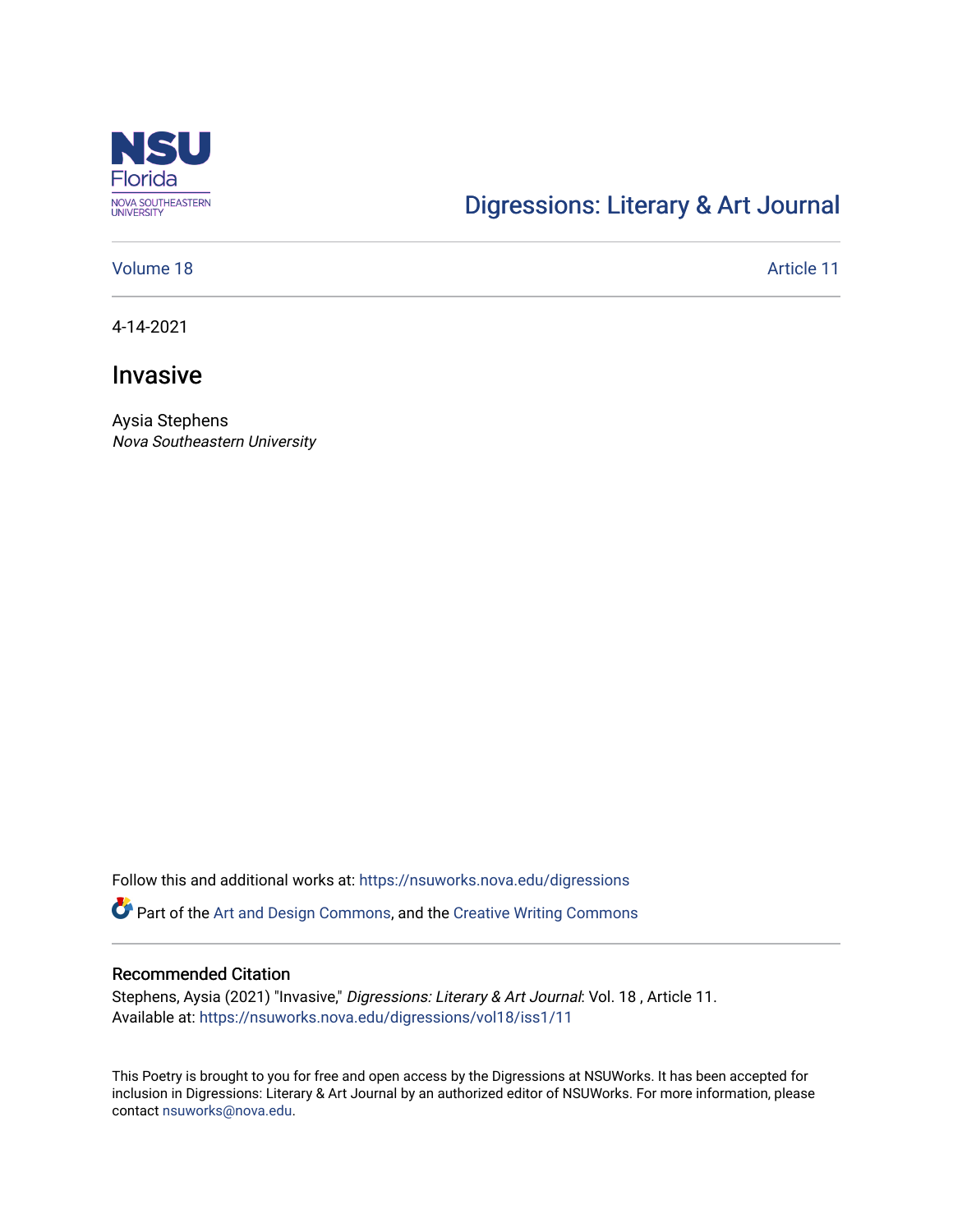### Invasive

#### Author Bio

Transfer student from Pasco-Hernando State College who loves to read, write, and distribute that passion into any field that welcomes it.

This poetry is available in Digressions: Literary & Art Journal: <https://nsuworks.nova.edu/digressions/vol18/iss1/11>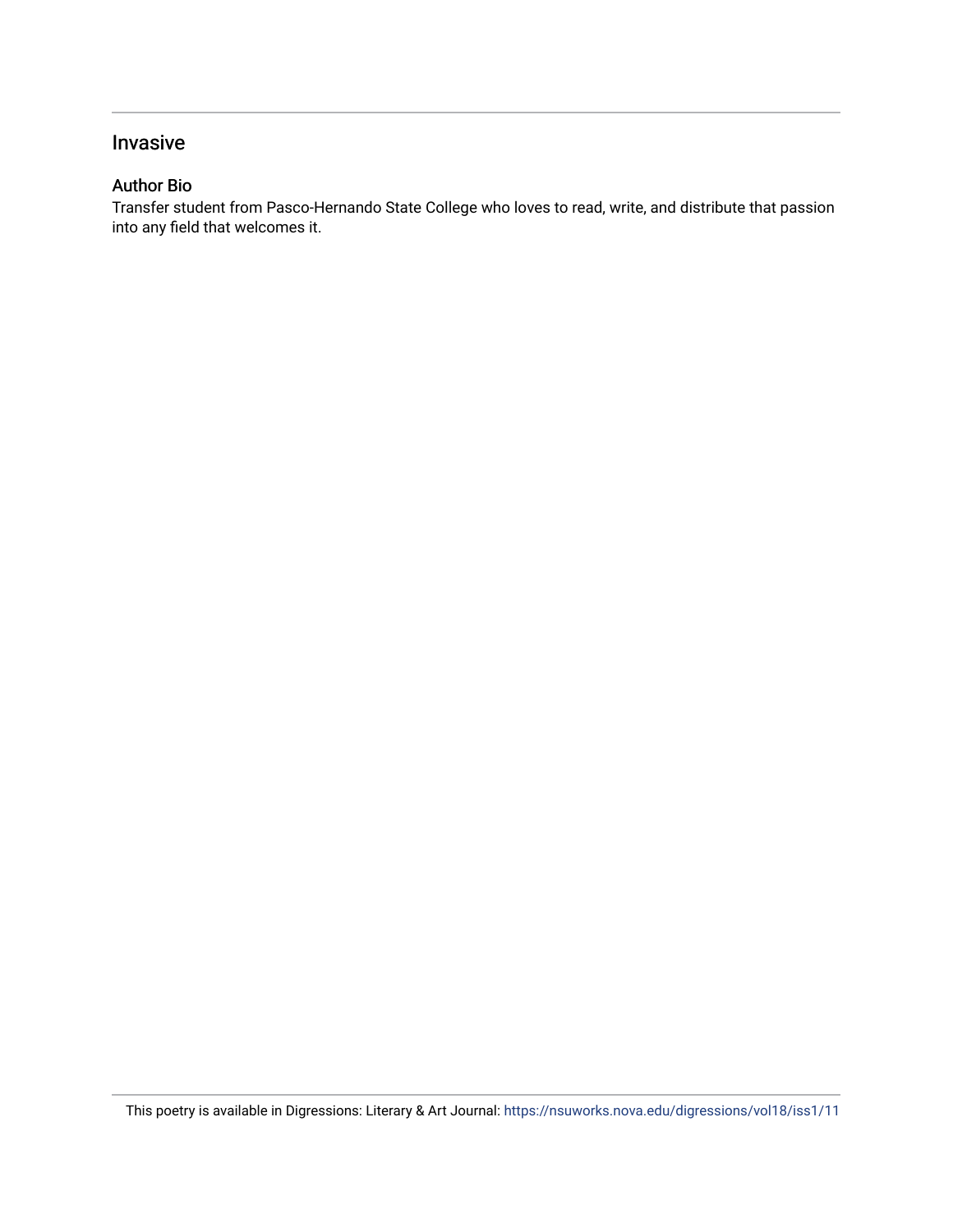# **INVASIVE** AYSIA STEPHENS

The raid began in the 1980's with minuscule feedback on how to prepare her for what would pulverize the confidence laced within. Her beauty transcends beyond zones we can see, the pressure she demands accessible to the 95% that remains obscure. How could she have known what she welcomed in would leave her rotting in a terminal state?

Her mellifluous melodies carried their infamous nature at full stride, unaware of the struggling ecosystem, a perseverance they had concealed behind striking colors and venomous spines. People like her were struck by their talent and left their signature without heeding the contract, proceeding to clog their ears full of soft-bodied polyps.

They were dressed in needles that seemed silky smooth to the touch. It was that prick she endured that cost her soul. It was that prick, yes that hole in her finger that oozed the mist that fed the voracious hunger no one volunteered to soothe. Friends vacated their homes and left them